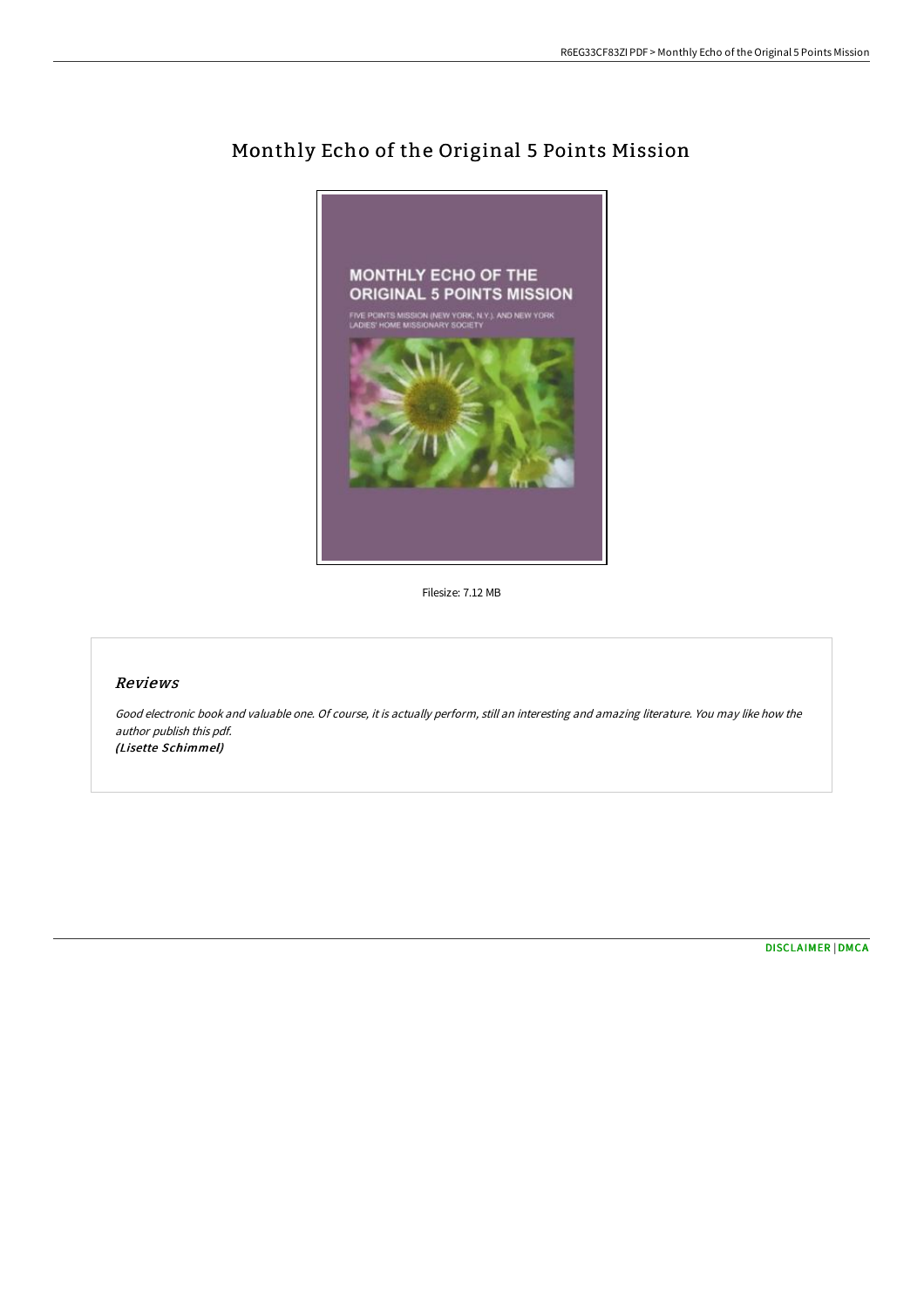## MONTHLY ECHO OF THE ORIGINAL 5 POINTS MISSION



Rarebooksclub.com, United States, 2012. Paperback. Book Condition: New. 246 x 189 mm. Language: English . Brand New Book \*\*\*\*\* Print on Demand \*\*\*\*\*.This historic book may have numerous typos and missing text. Purchasers can download a free scanned copy of the original book (without typos) from the publisher. Not indexed. Not illustrated. 1910 Excerpt: .First Vice President I. H. K ANK. Second Vice President ANDREW LONQACRE, Third Vice President WILLARD H. ROGERS, Treasurer JESSE HOWELL, Recording Secretary Mies M. R. LAVBRY, Corresponding Secretary Superintendent and Pastor, Rev. F. J. BELCHER, D. D. Financial Agent and Associate Pastor, Rev. E. S. MILES Principal ol Day School, Miss HELEN MacGREGOR OFice Hours, 8.80 A. M. to 5 P. M. TO VISITORS. The hours of Tuition in the Day School are from 9 A. M. to 8 P. M., with a short reoees. The most favorable hour for visitors is from 11 to 12 on Tuesdays and 2 p. m. Fridays. A midday lunch served to the children each school day. Boxes, packages, etc., for the Mission should be directed to Rev. F. J. Belcher, D.D. (Five Points Mission) 63 Park St., N. Y. A letter advising when, how and from whom shipped, should always be sent by mail. Donations of money slothing, particularly ohildrens, shoes and food respectfully solicited and gratefully received. Form of Bequest. I five and bequeath unto the Five Points Mission, Old Brewery, New York (formerly New York Ladies Home Missionary Society, of the Methodist Episcopal Church) Incorporated by an act of the Legislature of the State of New York, passed March 20, 1856 and amended March 14th, 1000 the sum of Dollars, and the receipt of the Treasurer of that Society shall be a sufficient discharge of my executors for the same. Off to the Country. On June...

B Read Monthly Echo of the [Original](http://techno-pub.tech/monthly-echo-of-the-original-5-points-mission-pa.html) 5 Points Mission Online G [Download](http://techno-pub.tech/monthly-echo-of-the-original-5-points-mission-pa.html) PDF Monthly Echo of the Original 5 Points Mission